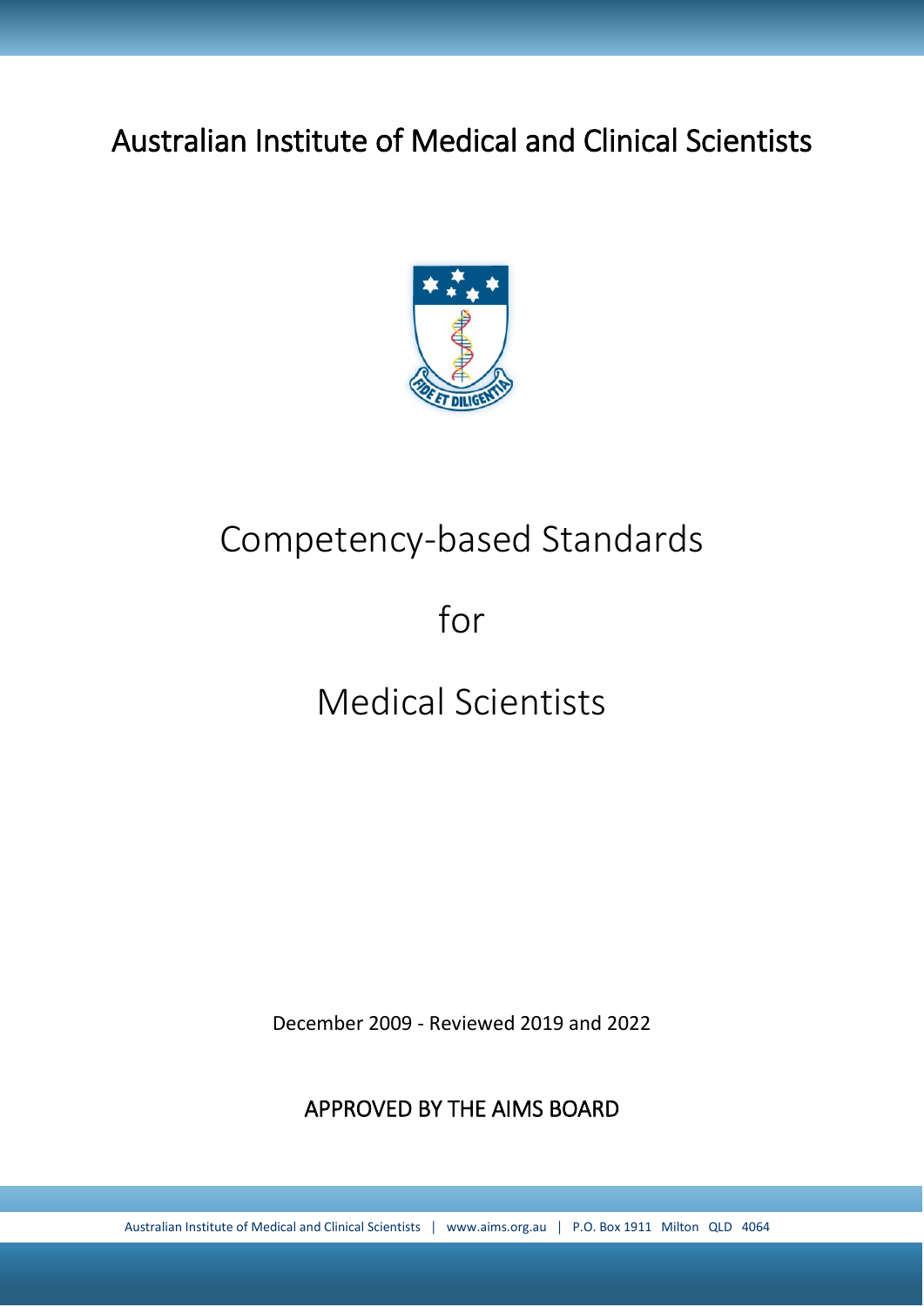# Foreword

This document was prepared by a Workforce Steering Subcommittee of the Pathology Associations Council in 2009. This document is a review of the 1993 Competency Based Standards prepared in consultation with of the following pathology industry associations:

- Australian Society of Microbiology (ASM)
- Australian Institute of Medical and Clinical Scientists (AIMS)
- Australasian Association of Clinical Biochemistry and Laboratory Medicine (AACB)
- Human Genetics Society of Australasia (HGSA)
- Australian and New Zealand Society of Blood Transfusion (ANZSBT)
- Australian Society of Cytology (ASC).

# **Contents**

| Unit $1$ : | Collection, preparation and analysis of clinical material                                                                                        |
|------------|--------------------------------------------------------------------------------------------------------------------------------------------------|
| Unit 2:    | Correlation and validation of results of investigations using knowledge of method(s)<br>including analytical principles and clinical information |
| Unit 3:    | Interpretation, reporting and issuing of laboratory results                                                                                      |
| Unit 4:    | Maintenance of documentation, equipment, resources and stock                                                                                     |
| Unit 5:    | Maintenance and promotion of safe working practices                                                                                              |
| Unit 6:    | Professional accountability and participation in continuing professional development                                                             |
| Unit 7:    | Responsibility for Medical Science practice including test selection, development and use of<br>laboratory investigations                        |
| Unit 8:    | Liaison with health workers and others to continuously improve the service                                                                       |
| Unit 9:    | Participation in education and training of health workers and others                                                                             |
| Unit 10:   | Contribution to advancement of knowledge and improvement of laboratory practice                                                                  |

# Acknowledgements

Acknowledgement is made to the following for their contribution to this document:

John Merlino, Silvano Palladino, Paul Sheehan, Tony Badrick, David Thorburn, Louise Weinholt, Tony Prior, Greg Ward, Susan Matthews, Jan Noble, Tony Woods, Vincent Williams, Kayleen Bertram.

# References

Competency-based Standards for Medical Scientists, Commonwealth of Australia, 1993 Training and Competence Assessment; Approved Guideline – Second Edition, GP21-A2, Vol 24 No. 14, **NCCLS**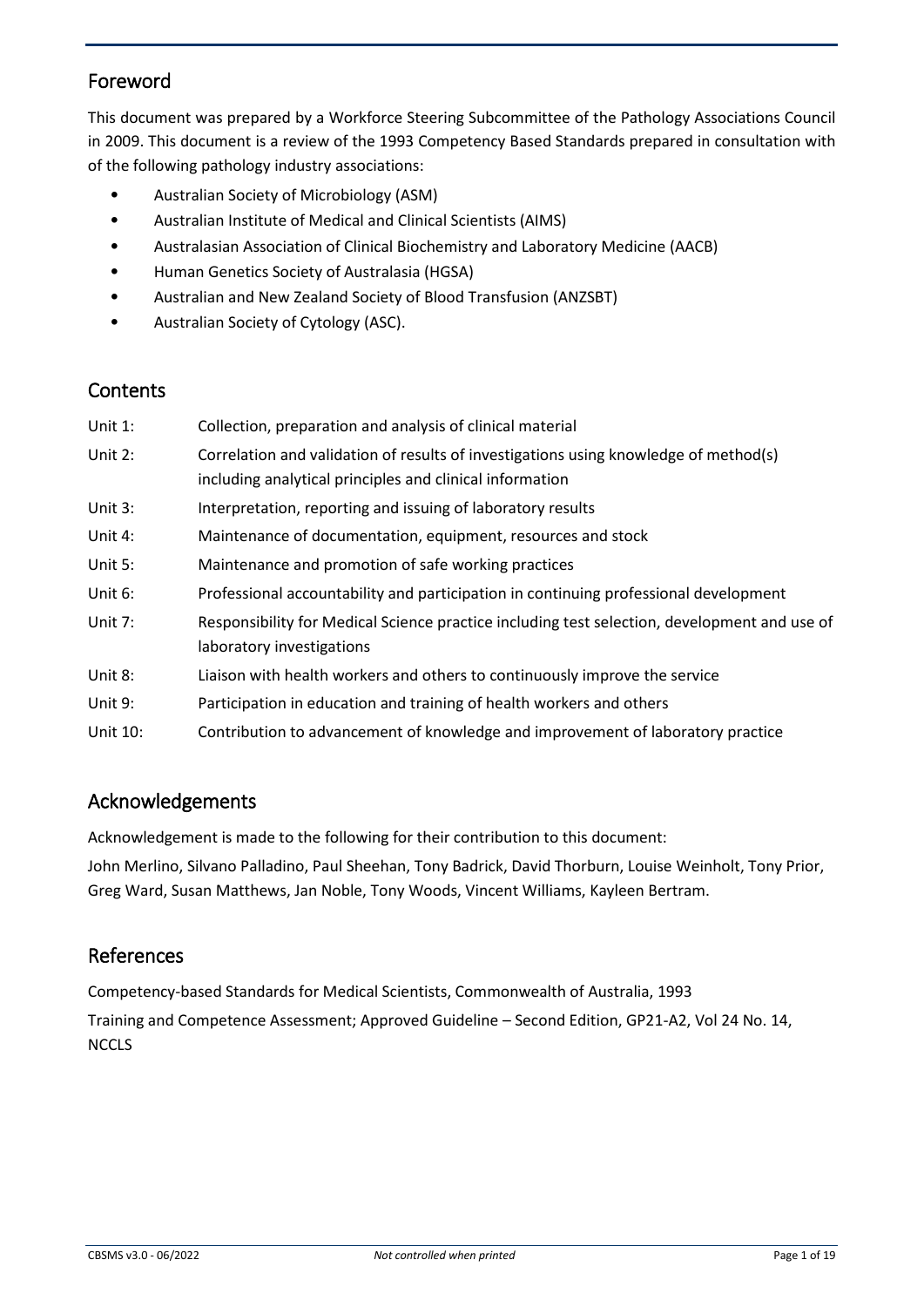# Competency Standards for Medical Scientists

# Introduction

This document specifies Competency Standards for Australian Medical Scientists working in a diagnostic pathology setting. These standards have been developed to reflect the contribution normally expected from a person with a degree in a relevant area of science or applied science from an Australian (or equivalent) university, together with two years relevant professional experience in an accredited laboratory. This is the entry level of a scientist to this profession and reflects a combination of qualifications, skills and the assumption of personal responsibilities and accountability.

The first six units are required for all medical scientists as a minimum, whereas the last four represent more advanced competencies which would be required over additional time and are expected of scientists performing the roles of supervisor/manager. Given the wide range of professional groups encompassed by "Medical Science", it is intended that a scientist may be measured against these competencies in relation to a specific discipline or across several disciplines.

This document concentrates on the general competencies for Medical Scientists. In contrast, task-specific competencies refer to individual disciplines (e.g., haematology, microbiology), and are described in Range Statements and Evidence Guides.

Although the competencies described are for Medical Scientists, they are not all exclusive to this group; some (e.g., technical procedures, interpretation, clerical work) may be common to several groups, but practised in different contexts. Thus, these same competencies may be applied to all staff in the Medical Laboratory Workforce based on the appropriateness to their role.

# What is Competency?

Competency has been defined as "the ability to perform the activities within an occupation or function to the standard expected in employment" (National Competency Standards Policy and Guidelines, National Training Board 1991).

Thus, the term "competency" embodies attributes such as knowledge, skills, abilities, attributes and attitudes required in professional practice.

Competency may be core, general or task-specific. Examples of core competencies are literacy, numeracy, reliability, communication skills and ability to work in teams. These are assumed to be present and are not further described in these standards.

# Initial and Ongoing Competence

Competence assessment is required to determine the following:

- Effectiveness of initial training and readiness to function in work environment after initial training period.
- Ongoing continued demonstration of appropriate and necessary skills, knowledge, abilities, attributes and attitudes. This includes ongoing correct performance of work processes and procedures.
- Effectiveness of training and readiness to function after introduction of new or changed work process or procedure. This is applicable to all staff prior to release and/or reporting of new test results when change is made to testing process or procedure.

This may be done by a variety of means, which include, but are not limited to: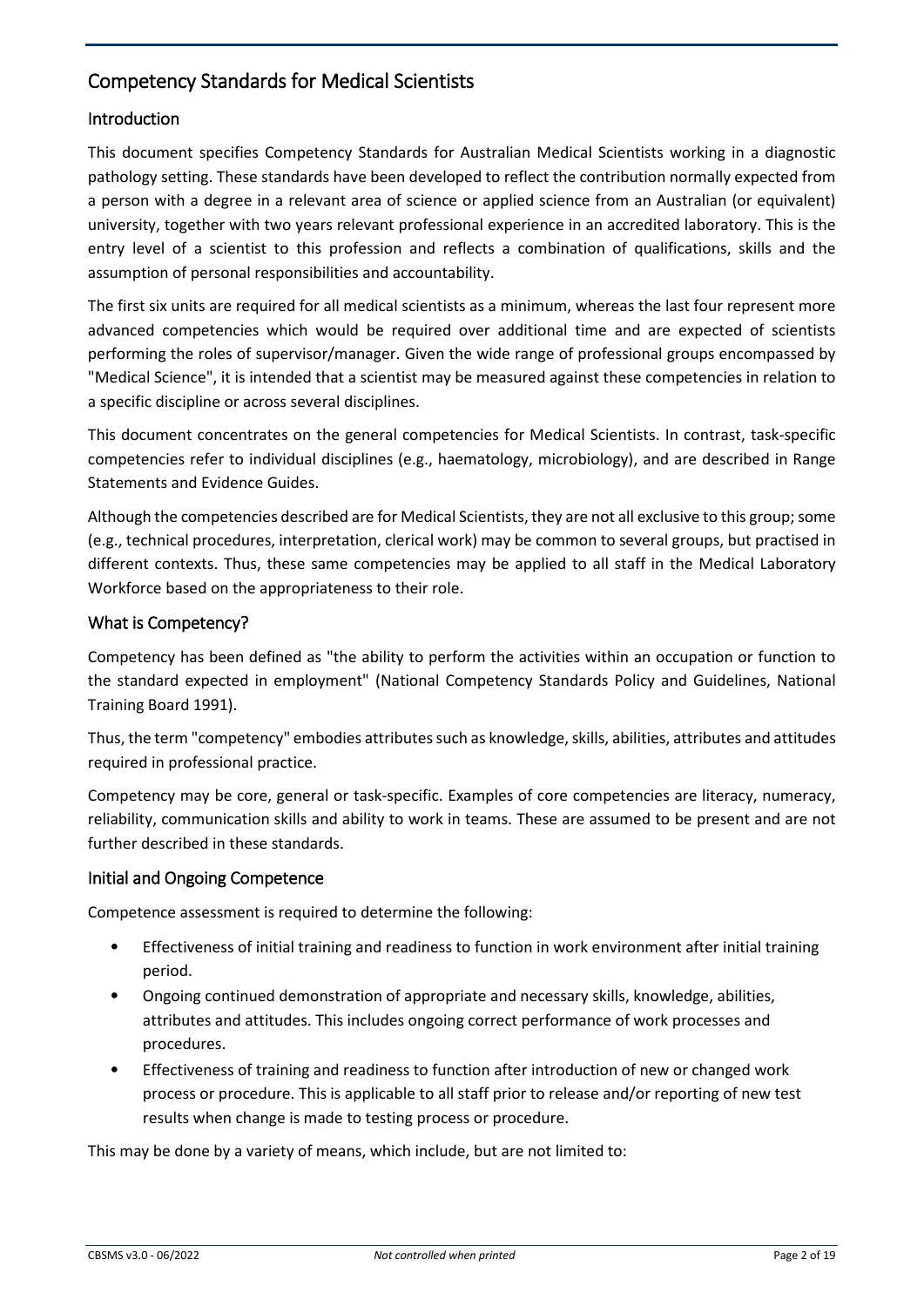- Direct observation. For example, observation of work processes and/or procedures involving instrumentation such as maintenance or troubleshooting, review of records e.g., worksheets, review of results obtained, approach to problem solving and subsequent assessment of skills.
- Assessment of knowledge and understanding by written or verbal questioning.
- Assessment by case study or scenario.
- Performance of task using previously prepared materials and/or a known outcome.

For effective assessment of competence, it is essential that guidelines be set to allow determination of progress and course of action should criteria not be met. These guidelines need to be documented and communicated to staff prior to assessment occurring. Criteria may include determination of the following:

- Critical aspects of the process or procedure.
- What is allowable in the assessment process e.g., in the case of written or oral questioning, what is the 'pass mark'? What are the expected responses?
- If reassessment is required, what assessment will be performed?
- Learning styles of the staff member and what is acceptable for the procedure or method being assessed e.g., Staff member demonstrates understanding and ability in the practical assessment but not written – is this acceptable?

Assessment records need to be retained in each staff member's file as a record of initial and ongoing training and competence assessment. The records retained will be dependent on the evidence required to determine competence.

# Understanding the Standards

The standards do not describe the knowledge required to demonstrate adequate evidence of personal competence. Rather, it is assumed that in the testing of competence a range of appropriate evidence guides would be utilised to confirm the required standard.

| Units                   | An aspect of work activity which describes a broad area of professional<br>performance, can be undertaken by one individual, has real meaning as a<br>"marketable component" of work based activity, can be grouped with other units<br>to form a credible qualification.                                          |
|-------------------------|--------------------------------------------------------------------------------------------------------------------------------------------------------------------------------------------------------------------------------------------------------------------------------------------------------------------|
| Elements                | Each unit is further divided into elements which describe what is done in the<br>workplace to ensure that the units can be fulfilled.                                                                                                                                                                              |
| Performance<br>Criteria | Specify the type of performance in the workplace that would constitute adequate<br>evidence of personal competence. They seek to specify competent performance<br>in "output" terms. Performance criteria describe the overall evidence from which<br>competent performance in an element would be inferred.       |
| Range Statements        | Describe more precisely the circumstances and context in which the performance<br>criteria would be applied. They are provided for informative purposes only and do<br>not form part of the mandatory aspects of this standards document.                                                                          |
| <b>Evidence Guides</b>  | Are practical examples of activities to illustrate the performance criteria. These<br>cues are provided to assist an assessor to determine whether a competency has<br>been achieved. They are provided for informative purposes only and do not form<br>part of the mandatory aspects of this standards document. |

The actual standards comprise: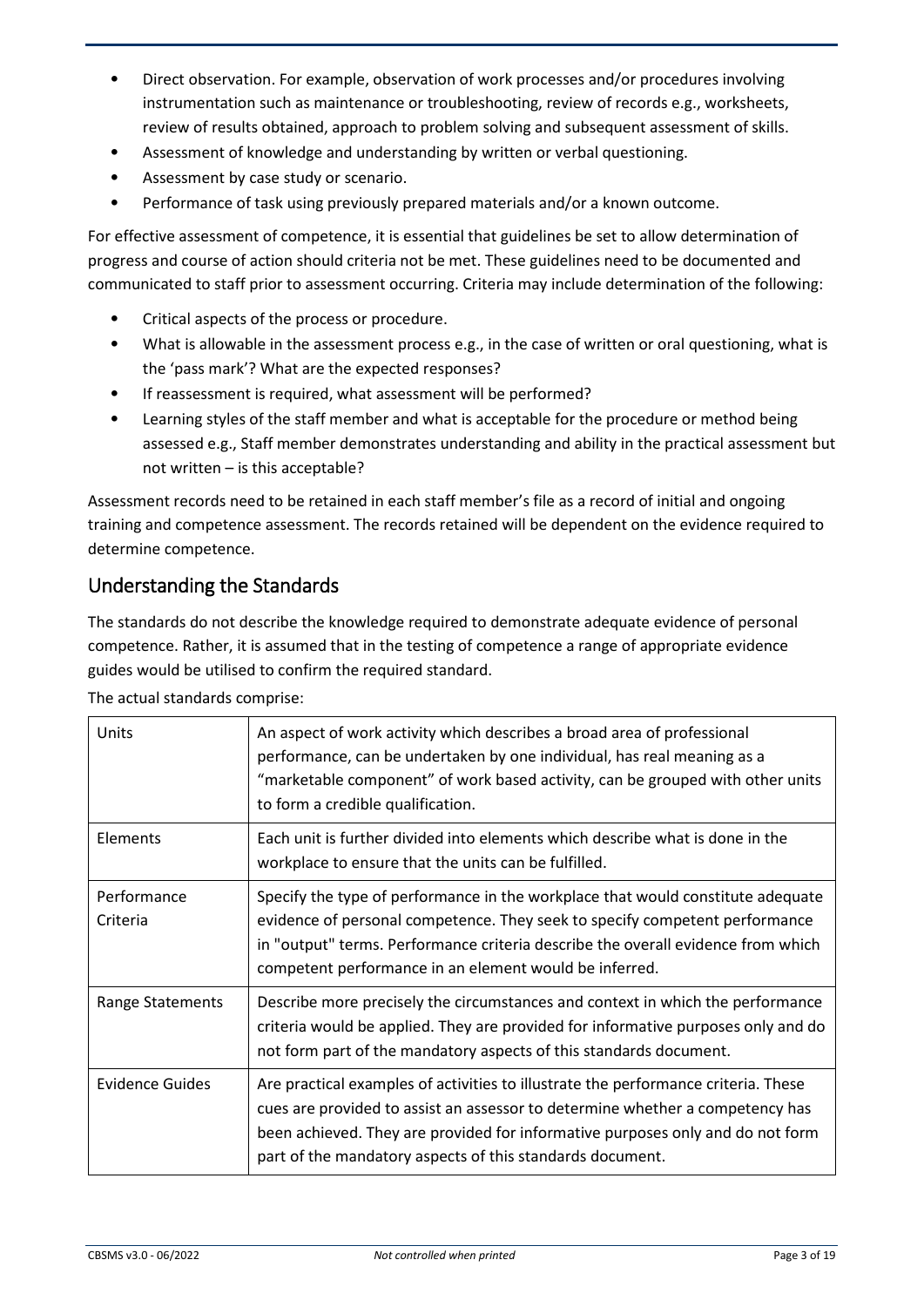# Unit 1: Collection, preparation and analysis of clinical material

# Element

## **1.1 Ensure the appropriateness of sample collection procedures**

*If responsible for collection of specimen, staff member ensures that:*

- 1.1.1 Correct request form is received as set out in established protocol.
- 1.1.2 Identification of patient and demographic information is established.

#### **Criteria for assessment and performance:**

*Request form is checked for patient name, date of birth, gender, unit record number, ward, location, photographic identification, third party identification (e.g., relation, nurse, etc.).*

1.1.3 Appropriate action is taken when request appears inconsistent with patient information data.

#### **Criteria for assessment and performance:**

*The requestor is contacted to clarify apparent inconsistency and senior staff consulted as required. Incidents are documented.*

- 1.1.4 Patient preparation and specimen collection is consistent with test(s) requested.
- 1.1.5 Patient is informed of procedure, advised of possible associated risks, and agreement to proceed is obtained.

#### **Criteria for assessment and performance:**

*If patient refuses to have sample collected, refer to requestor, refer to senior laboratory staff. Patient anxieties are considered, discussed and referred to senior staff.*

1.1.6 Collection is performed, consistent with established protocols and safe working practices.

#### **Criteria for assessment and performance:**

*Patient's condition is monitored before, during and following specimen collection and action taken is consistent with the observations.*

1.1.7 Specimen is collected into an appropriate container, then immediately and correctly labelled according to established protocols and regulations including minimum labelling requirements.

#### **Criteria for assessment and performance:**

*Labelling could include nature of specimen (e.g., urine, CSF), name, date of birth, ward, unit record numbers, date/time, collector identified on specimen and request form.*

1.1.8 Specimen is transported in a safe and timely manner under appropriate conditions according to established protocols and regulations.

**Criteria for assessment and performance:** *Ensure use of biosafety bag, appropriate packaging and conditions for transport (temperature, lid secured).*

# **1.2 Ensure the appropriateness of specimen reception procedures**

*If responsible for receipt of specimens in the laboratory, staff member ensures that:*

1.2.1 Documentation is checked to ensure it matches specimen and complies with current regulations.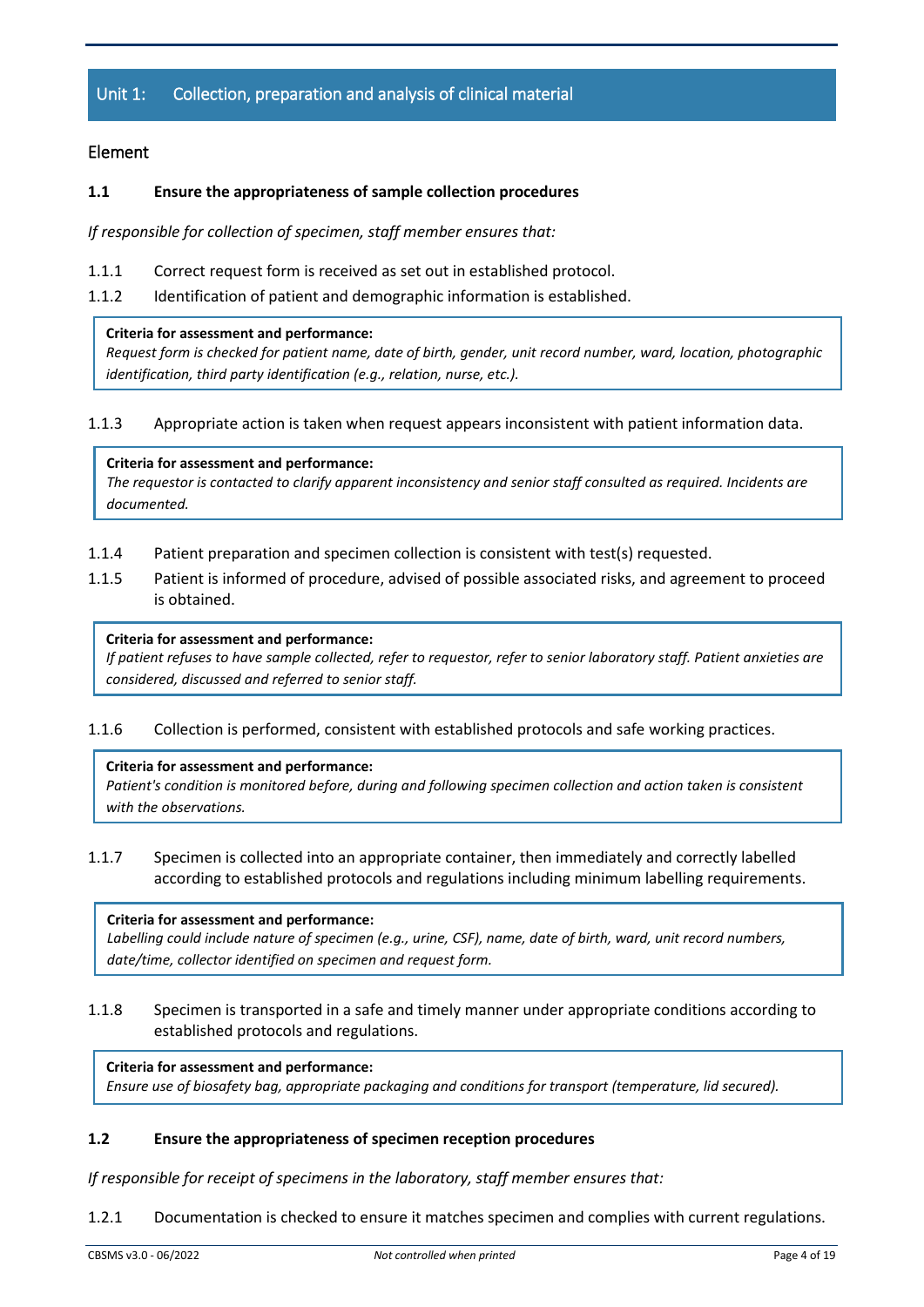- 1.2.2 Collection errors are identified and corrective action taken.
- 1.2.3 Specimen suitability for further processing is established.

# **Criteria for assessment and performance:**

*Subject information data is checked against request; specimen is collected in a suitable container, in appropriate timeframe and under correct conditions.*

1.2.4 Decision is made whether to process sub-optimal specimen, taking into account all relevant circumstances and available resources.

#### **Criteria for assessment and performance:**

*Sub-optimal specimens are flagged: consideration given to urgency of situation, difficulty of obtaining new specimen (e.g., patient access, nature of sample). Incidents are documented.*

#### **1.3 Evaluate specimen suitability prior to analysis**

*Staff member ensures that:*

1.3.1 Correct and satisfactory labelling and matching of subject details is established.

#### **Criteria for assessment and performance:**

*Request form and specimen are crosschecked for name, unique laboratory number, unit record number, date of birth, etc.*

- 1.3.2 Confirmation is made that the nature of the specimen is consistent with requested analysis.
- 1.3.3 Specimen is received in correct container (i.e., containing correct anticoagulant or fixative if appropriate) and in accordance with collection and delivery protocols.
- 1.3.4 Quality of specimen meets defined acceptability criteria.

#### **Criteria for assessment and performance:**

*Specimen is checked for haemolysis, clots, lipaemia, volume, age of specimen, normal flora, epithelial cells, etc.*

1.3.5 Appropriate action, as per defined criteria, is taken upon receipt of an unsuitable specimen.

#### **Criteria for assessment and performance:**

*Specimen rejection criteria, process for requesting new specimen, notifying requestor, processing specimen and consultation with senior staff, incident and outcome documented etc.*

- 1.3.6 Satisfactory specimens are appropriately registered into the laboratory information system.
- 1.3.7 Specimens are prepared for analysis.

#### **Criteria for assessment and performance:**

*Specimen rejection criteria, process for requesting new specimen, notifying requestor, processing specimen and consultation with senior staff, incident and outcome documented etc.*

# **1.4 Determine the priority of laboratory requests (triage) to effectively manage service requirements**

- 1.4.1 Priority of analysis is modified based on clinical necessity, as indicated by medical officer(s) and laboratory guidelines, then by staff and equipment availability.
- 1.4.2 Workload is organised to ensure optimal patient care and most efficient use of resources.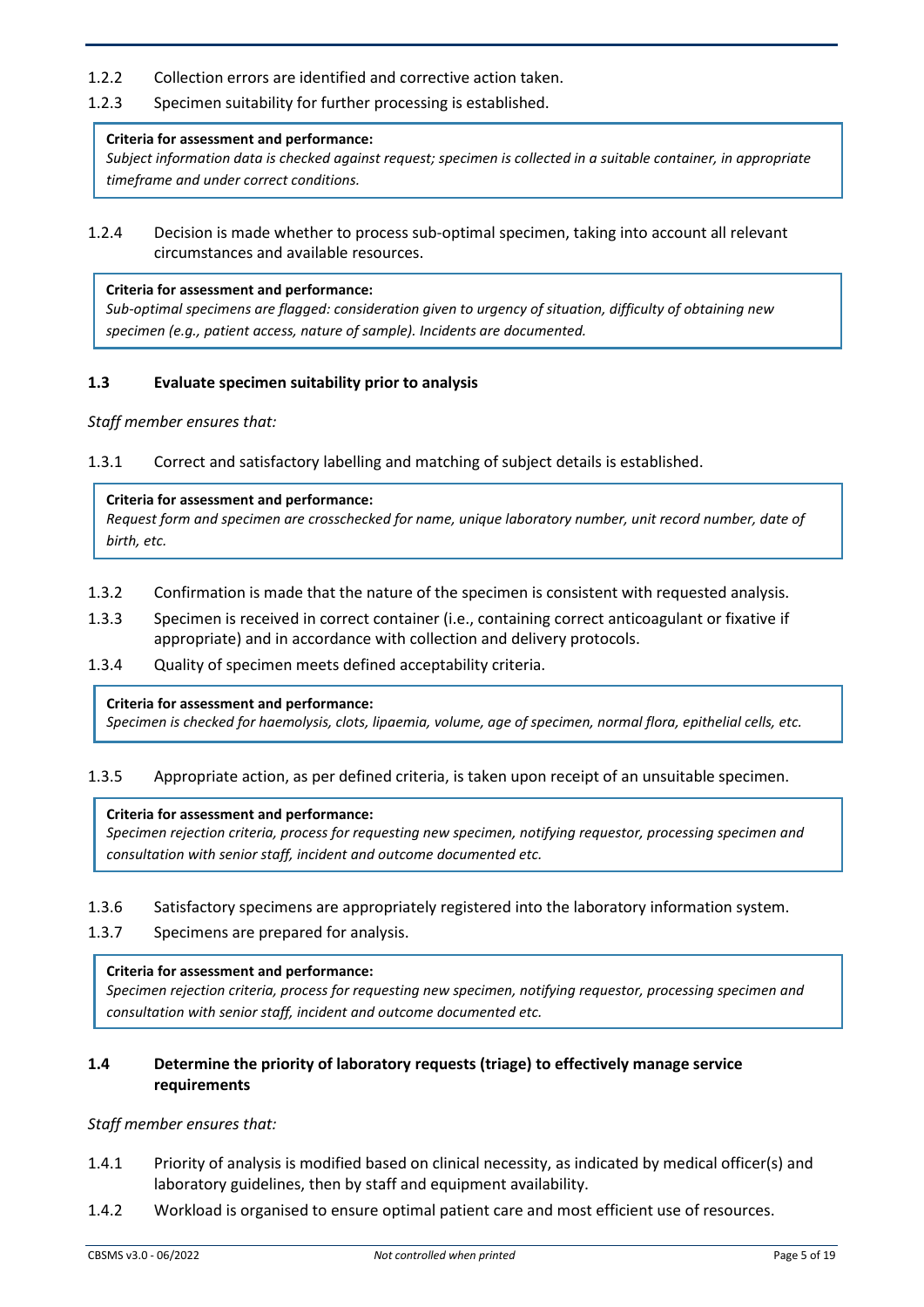1.4.3 Workload is continually monitored and reorganised as required to accommodate changes in priority.

# **1.5 Process specimen utilising appropriate techniques**

*Staff member ensures that:*

- 1.5.1 Appropriate test procedure is selected for the analysis required, the nature of available specimen(s) and the urgency of the request.
- 1.5.2 Appropriate standards and controls are selected and prepared and testing is organised in accordance with the analytical procedures/protocol to be undertaken, the urgency, and the clinical condition being investigated.
- 1.5.3 Appropriate reagents are selected and prepared to ensure maintenance of quality and suitability for use.
- 1.5.4 Processes are performed in accordance with prescribed methods, quality procedures and accepted safe working practices.
- 1.5.5 Appropriate means are used to ensure outstanding specimens are followed up.

#### **Criteria for assessment and performance:**

*Actions take into account factors including time, personnel, reagents, equipment, procedures, quality control and urgency of request.*

#### **1.6 Read and validate results**

#### *Equipment based testing*

*Staff member ensures that:*

- 1.6.1 Laboratory instrumentation is operated within established procedures (including quality control, troubleshooting instrument problems and performing preventative and corrective maintenance).
- 1.6.2 Validity of test results is confirmed in terms of protocols (including standards, quality control data and performance of analytical systems) and problems are identified and remedied or notified to the appropriate staff member.
- 1.6.3 Results are calculated from data outputs according to documented procedures.
- 1.6.4 Test data, calculations, results and acceptance/rejection of analytical procedure outcome are documented.

#### **Criteria for assessment and performance:**

*Problem solving for laboratory instrumentation and analytical methods, quality control, acceptance/rejection criteria.*

1.6.5 Storage/disposal of reagents, standards, controls and specimens is in accordance with regulations and guidelines where applicable.

#### *Observation based testing*

- 1.6.6 Available clinical information is reviewed.
- 1.6.7 Critical observations are made and recorded.
- 1.6.8 Observations and evaluations are summarised, using the appropriate knowledge base, and summary is recorded according to regulatory protocols.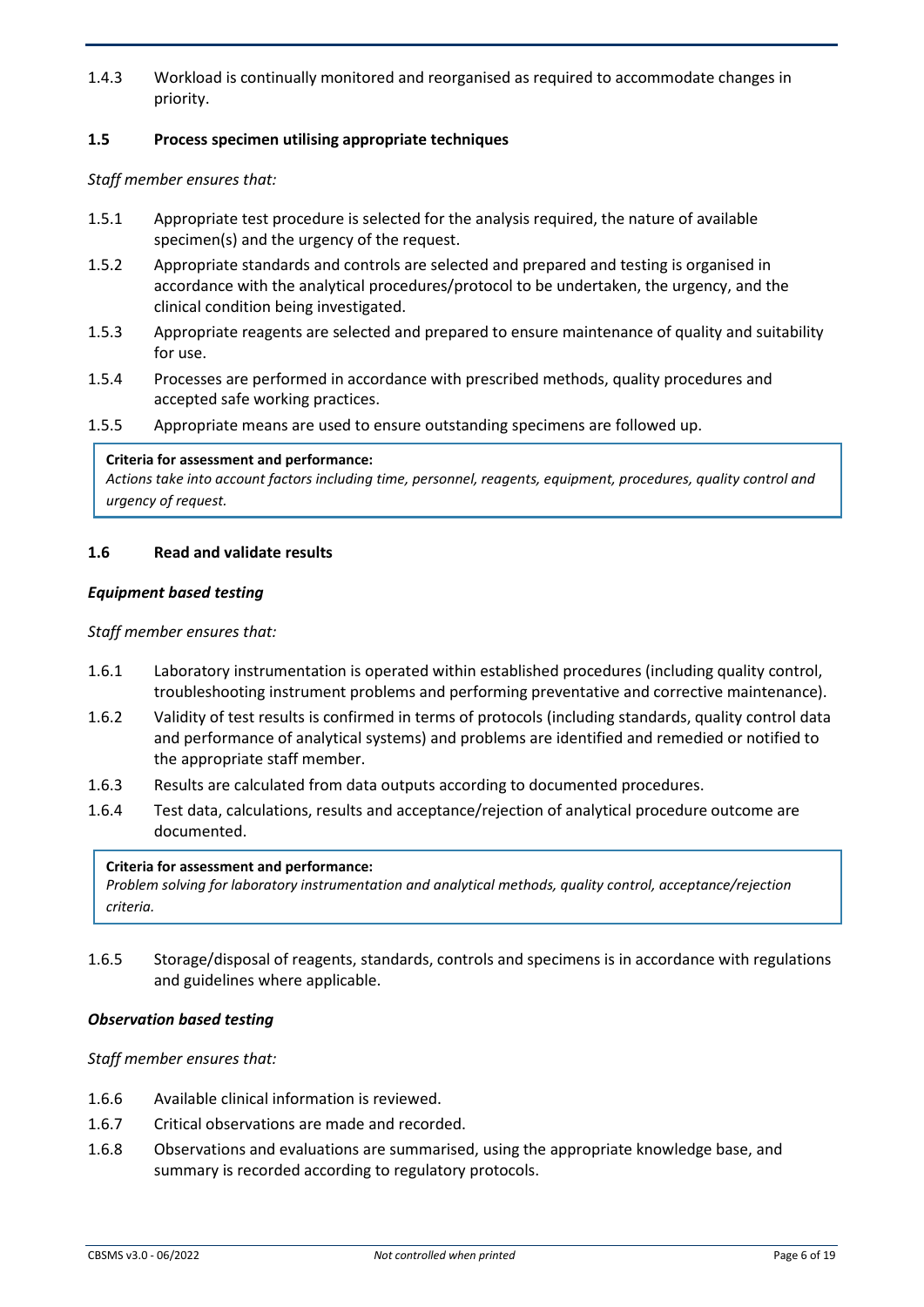# Unit 2: Correlation and validation of results of investigations using knowledge of method(s) including analytical principles and clinical information

# Element

# **2.1 Assess validity of data/results against possible range of outcomes**

*Staff member ensures that:*

- 2.1.1 Initial observation and limited interpretation for significance of the raw data/results is undertaken.
- 2.1.2 Implausible results, results inconsistent with clinical information or expected outcomes based on other test results or those outside defined criteria are investigated further using defined troubleshooting strategies.

#### **Criteria for assessment and performance:**

*Acceptance/rejection criteria are adhered to; controls and other specimens, knowledge of limitations of procedure, interfering substances and possible collection/specimen or analytical artefact are assessed. Other test results from internal or external sources are reviewed.*

# **2.2 Validation of results**

*Staff member ensures that:*

2.2.1 Possible causes for implausible or inconsistent results or outcomes are determined.

#### **Criteria for assessment and performance:**

*Consideration of factors in relation to test including; patient status (e.g., immunocompromised patient), timing of collection, specimen, patient medication type and regimen, protocols.*

# **2.3 Make decisions about reporting results, repeating procedures, consulting senior staff and carrying out further tests within established guidelines**

*Staff member ensures that:*

2.3.1 Appropriate decisions about repeating procedures, carrying out further tests within established guidelines, rejection or reporting of results are made. Senior staff are appropriately consulted.

#### **Criteria for assessment and performance:**

*Repeating the procedure (with or without change in variables of test), referring problem to senior staff, requesting further sample and discussing with requestor.*

# 2.3.2 Rejected results are dealt with appropriately.

#### **Criteria for assessment and performance:**

*Reporting the result routinely, referring the result to senior staff, communicating result urgently, conducting additional or substitute tests, checking previous results, obtaining further samples, obtaining further clinical information.*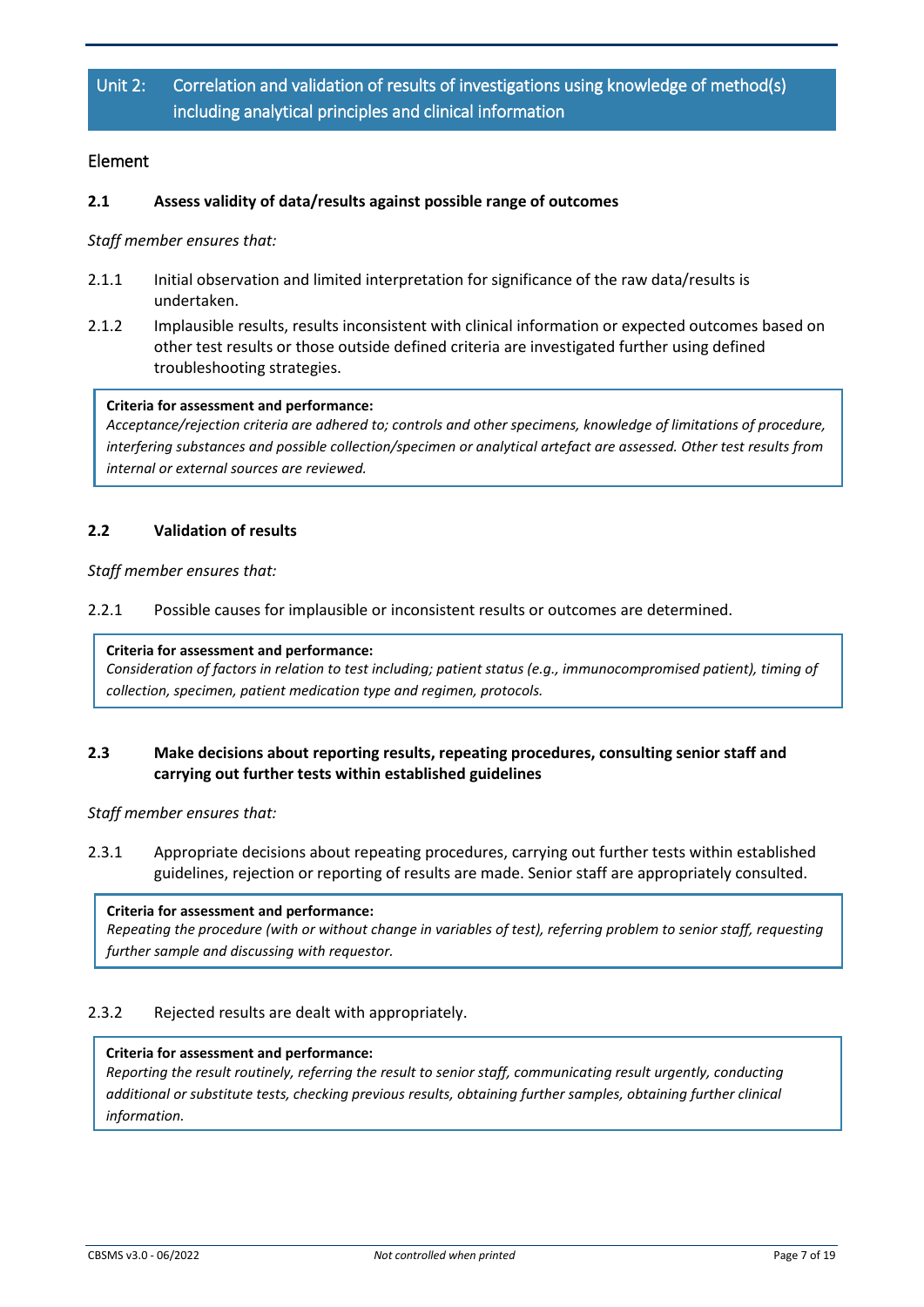# Unit 3: Interpretation, reporting and issuing of laboratory results

# Element

# **3.1 Verify report(s) with sample identification**

*Staff member ensures that:*

#### 3.1.1 Sample identification is traceable from patient identification to reporting.

#### **Criteria for assessment and performance:**

*Identification code of result matches with sample number; identification code of sample number matches with patient identification.*

#### **3.2 Use the administrative systems in place to communicate the results**

*Staff member ensures that:*

3.2.1 Results are communicated in a timely manner and according to laboratory protocols.

#### **Criteria for assessment and performance:**

*Significant / urgent results are communicated verbally; paper or electronic reports are also generated.*

- 3.2.2 Confidentiality of results is assured at all times.
- 3.2.3 Results are only given to authorised and identified persons using verification and documentation procedures according to laboratory protocols, regardless of mode of delivery (e.g., telephone, email, fax or other electronic means).

#### **Criteria for assessment and performance:**

*Confirmation of identity of caller is established for telephone enquiries.*

- 3.2.4 Communication of results is recorded by appropriate means.
- 3.2.5 Overdue results are identified and investigated.

#### **Criteria for assessment and performance:**

*Results communicated appropriately (correctly, logically, coherently, succinctly) according to laboratory protocols.*

- 3.2.6 Advice or comment pertaining to the test procedure or outcome is reported in a clear and unambiguous manner.
- 3.2.7 Relevant reference intervals and, if appropriate, clinical decision limits are included in reports as per established protocols.

**Criteria for assessment and performance:** *Consideration may be given to age and sex of patient, dose of medication, disease condition.*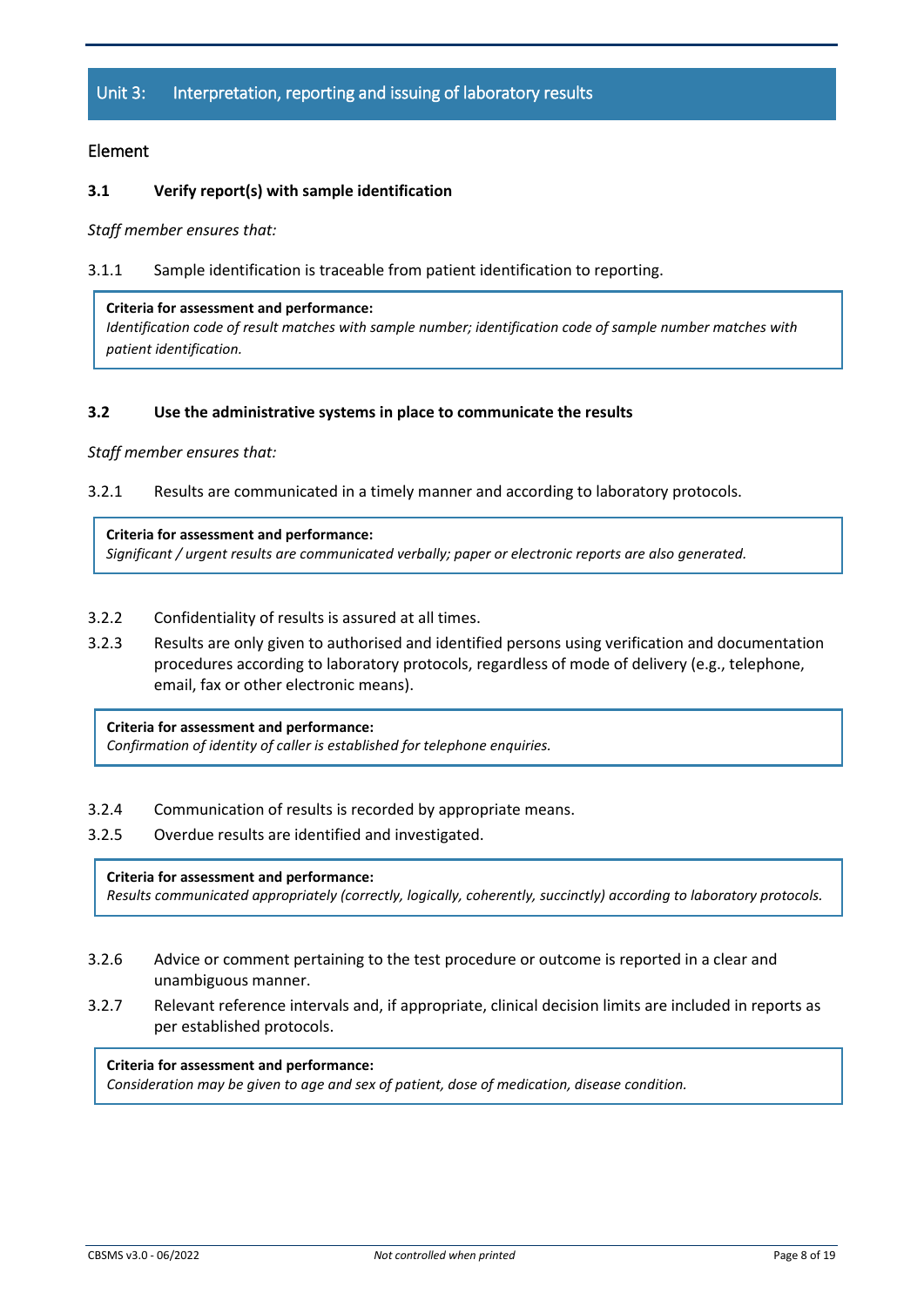# **3.3 Ensure that results with important diagnostic or treatment implications are communicated as per established protocols**

*Staff member ensures that:* 

- 3.3.1 Significant results, as defined by the laboratory, are identified.
- 3.3.2 Results are interpreted in the light of clinical information provided and knowledge of the test(s) and limitations.

#### **Criteria for assessment and performance:**

*Consideration may be given to whether condition is life threatening, urgency, therapeutic ranges, clinical notes, test procedure, artefactual causes of spurious values.*

3.3.3 Urgent or significant results are communicated to appropriate personnel so they understand the significance, purpose of the communication and action required. This action is documented.

**Criteria for assessment and performance:** *Relevant person e.g., doctor, nurse, subject is notified. Action is documented.*

# **3.4 Ensure appropriate storage and disposal of data and reports**

- 3.4.1 All results are recorded and retained according to current regulations and guidelines.
- 3.4.2 Reports are disposed of according to regulations and guidelines.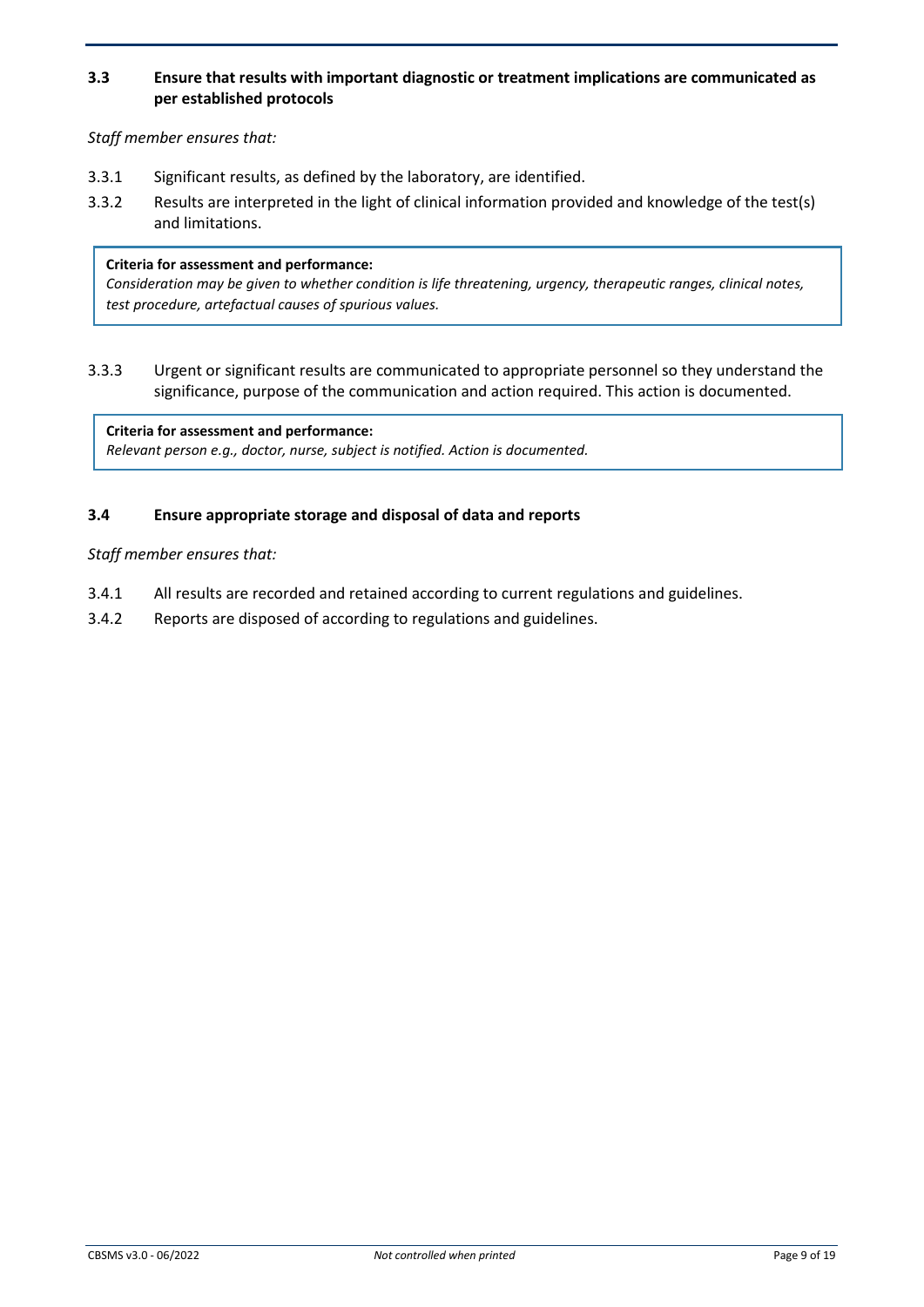# Unit 4: Maintenance of documentation, equipment, resources and stock

# Element

# **4.1 Coordinate supplies of stocks and reagents**

*Staff member ensures that:*

4.1.1 Conditions of receipt and storage of laboratory supplies are according to manufacturers' specifications and current safety and quarantine regulations.

#### **Criteria for assessment and performance:**

*Ensure on receipt that reagents have been kept at correct temperature and are not expired. Reagents are stored under correct conditions depending on requirements (temperature, security, safety).*

- 4.1.2 Stock supplies are maintained.
- 4.1.3 Expired or dangerous materials are disposed of according to regulations.
- 4.1.4 Inadequate stocks (e.g., expired reagents, contaminated reagents) are notified to the responsible staff member/unit and are appropriately quarantined to prevent inadvertent use.

# **4.2 Participate in maintenance of the laboratory and equipment**

## *Staff member ensures that:*

4.2.1 Preventive maintenance protocols are enacted and actions recorded.

#### **Criteria for assessment and performance:**

*Maintenance records are up to date. Work area is tidy / clean / organised. Solvents are returned to fireproof cabinets. Waste is placed in correct containers.*

- 4.2.2 Equipment maintenance by supplier is checked against laboratory requirements.
- 4.2.3 Equipment is calibrated against specified standards on a regular basis.
- 4.2.4 The status of the laboratory environment is monitored and any deficiencies detected are rectified and/or reported.
- 4.2.5 Safety protocols for equipment are maintained e.g., electrical checks, safety guards in place.
- 4.2.6 Risk assessments are performed for any deviation to recommended instrument safety protocols.

### **4.3 Participate in preparation and revision of manuals and protocols**

- 4.3.1 Methods are regularly monitored for necessary update/modification.
- 4.3.2 Existing documentation is assembled and checked for appropriate references.
- 4.3.3 Relevant guidelines for content of manuals and regulatory requirements are followed.
- 4.3.4 Consultation with peers and senior staff is undertaken to discuss applicability, relevance and need for changes to any existing documentation.
- 4.3.5 Proposed changes to any existing documentation are discussed with, and approved by, senior staff.
- 4.3.6 Changes to documentation are effectively communicated to all relevant staff.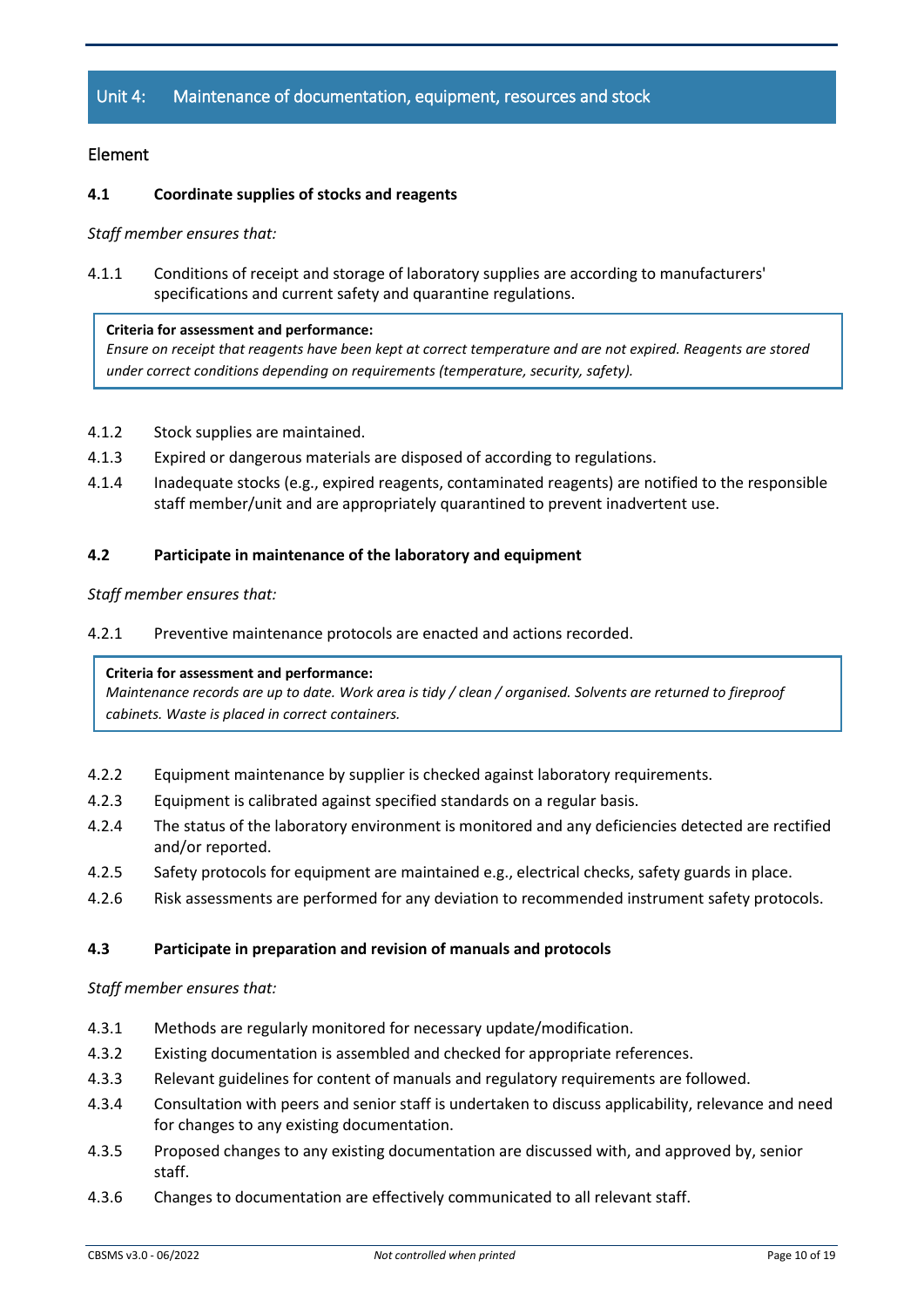# **4.4 Ensure appropriate resources are available to the laboratory**

*Staff member ensures that:*

4.4.1 Adequate and up-to-date information is utilised at time and point of need to assist in interpretation of test results and provision of advice, commensurate with experience.

## **Criteria for assessment and performance:**

*Resources for additional information relating to tests and conditions can include reference materials e.g., texts, journals, internet, access to appropriate clinical information and/or personnel to assist in interpretation of test results and provision of advice.*

- 4.4.2 Requirements for staffing resources are communicated to appropriate authorities.
- 4.4.3 Requirements for equipment are communicated to appropriate authorities.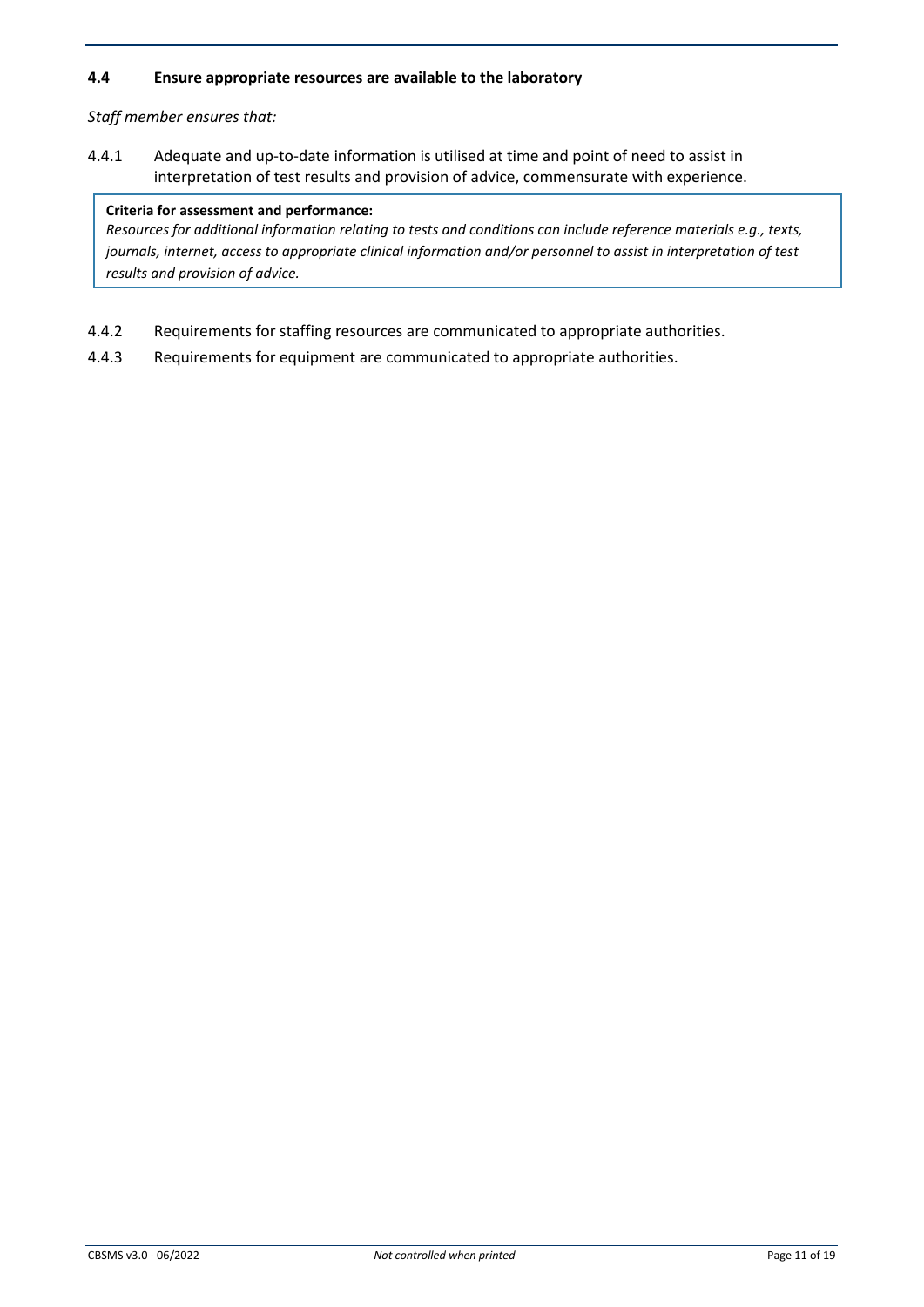# Unit 5: Maintenance and promotion of safe working practices

# Element

# **5.1 Prepare and store reagents and solutions**

*Staff member ensures that:*

- 5.1.1 Reagents and solutions are prepared using established protocols.
- 5.1.2 Reagents are labelled according to legislative guidelines.
- 5.1.3 An up-to-date inventory of hazardous reagents, Material Safety Data Sheets and supplies is maintained.
- 5.1.4 Reagents are stored in the correct facilities and under the correct conditions.
- 5.1.5 Reagents are handled as required by regulatory guidelines.
- 5.1.6 Expired reagents and solutions are disposed of according to safety precautions.
- 5.1.7 Reagent inventory is periodically reviewed and hazardous reagents no longer in use are disposed of in a timely manner.

#### **Criteria for assessment and performance:**

*Reagent preparation procedures are followed with reference to Material Safety Data Sheets, safety requirements for handling, storage and disposal.*

## **5.2 Identify and respond to unsafe work practices and breaches of regulations**

*Staff member ensures that:*

- 5.2.1 All safe work practices (as laid down by legislative guidelines) are understood and promoted.
- 5.2.2 Methods/protocols do not incorporate unsafe work practice.
- 5.2.3 Upon identification or suspicion, unsafe or improper practices are notified to senior staff with suggestions for improvement where appropriate.

#### **Criteria for assessment and performance:**

*Safety guidelines, risk assessments and/or audits, notification of issues to appropriate senior personnel.*

# **5.3 Ensure correct procedures are followed for acquisition, collection, storage, transportation and disposal of biological, chemical, toxic and radioactive wastes**

- 5.3.1 The condition of biological, toxic and radioactive material is monitored on receipt and when in storage by the laboratory to ensure compliance with current legislation and guidelines.
- 5.3.2 The despatch from the laboratory of biological, chemical, toxic and radioactive material is performed in accordance with current regulation/guidelines.
- 5.3.3 The disposal of biological, chemical, toxic and radioactive material is performed as per current legislation and guidelines.
- 5.3.4 Protocols for incidents such as spills of biological, chemical, toxic and radioactive substances are followed in accordance with current regulations and guidelines.
- 5.3.5 Monitoring of the workplace and staff in areas using radioactivity is performed in accordance with current regulations and guidelines.
- 5.3.6 Staff handling radioactive substances are appropriately trained.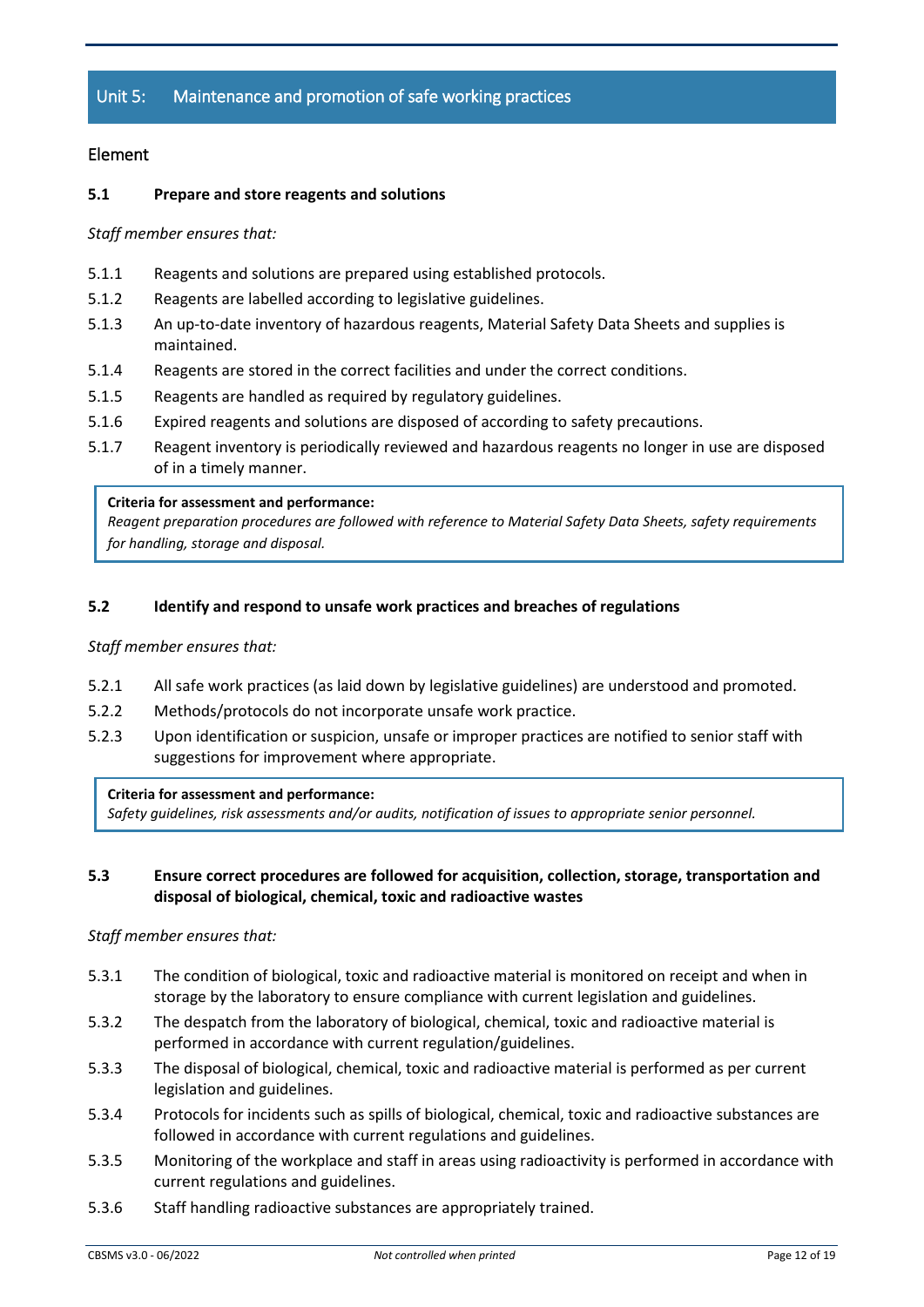- 5.3.7 Staff handling cytotoxic chemicals are appropriately trained.
- 5.3.8 Staff generating or handling genetically modified organisms are appropriately trained.
- 5.3.9 Laboratory workplace safety requirements are met when handling biological, chemical, toxic or radioactive substances.

# **Criteria for assessment and performance:**

*Use of biohazard cabinets, requirements for TB cultures, safety procedures, appropriate storage and disposal of biological, chemical, toxic and radioactive waste.*

# **5.4 Respond appropriately to emergency situations**

*Staff member ensures that:*

- 5.4.1 Appropriate safety equipment and personal protective equipment (PPE) is available and used according to documented protocols.
- 5.4.2 Possible interactions of the various chemicals, reagents and biological material and potential hazards are known.
- 5.4.3 Knowledge and skill in using safety equipment to respond appropriately to emergencies is developed, maintained and documented.
- 5.4.4 Appropriate actions are taken as described in safety manuals.
- 5.4.5 Any emergency or safety related incidents are recorded and appropriately notified.

#### **Criteria for assessment and performance:**

*Compliance with Workplace Health and Safety documentation, Material Safety Data Sheets, instrumentation manuals, safety audits.*

#### **Range Statements:**

*Safety manuals including; fire, chemical spills, electrical faults, basic first aid, radiation spill, biological hazards, thermal injury/damage.*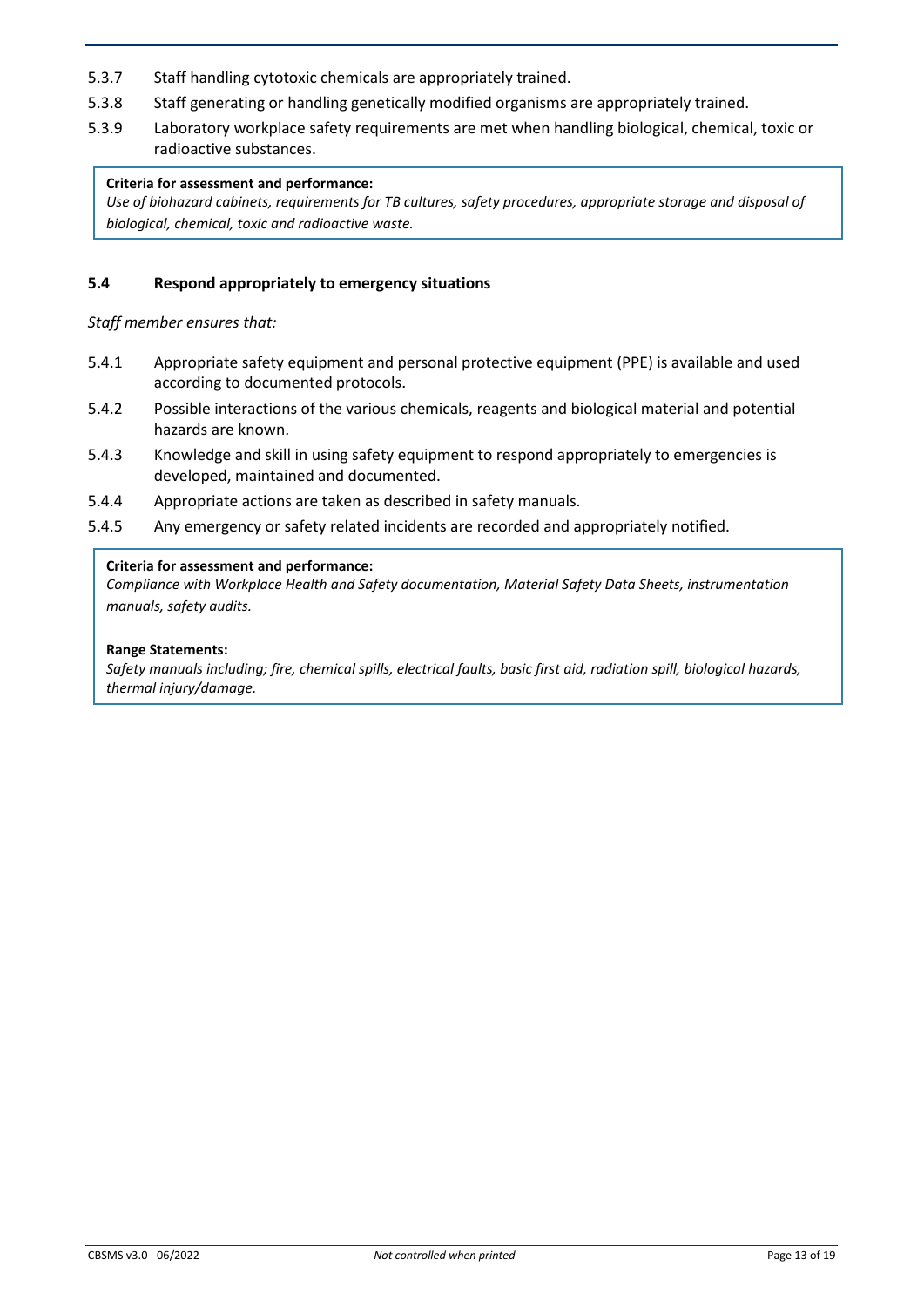# Unit 6: Professional accountability and participation in continuing professional development

# Element

## **6.1 Establish and communicate personal goals in professional development**

*Staff member ensures that:*

- 6.1.1 Realistic personal professional development goals are identified.
- 6.1.2 Goals are discussed and modified in consultation with relevant personnel.

#### **Criteria for assessment and performance:**

*Career goals are documented and a mentor is identified.*

6.1.3 A program for professional development is established.

## **6.2 Maintain and update scientific/technical knowledge and skills**

#### *Staff member ensures that:*

- 6.2.1 There is participation in formal CPD program (such as APACE) if available.
- 6.2.2 Relevant scientific meetings are attended.
- 6.2.3 Relevant scientific literature is monitored.
- 6.2.4 Opportunities to enhance learning from investigation of unusual clinical cases and/or results are pursued.
- 6.2.5 Information from instrument/reagent manufacturers and suppliers is critically assessed.

#### **Criteria for assessment and performance:**

*Documented attendance at internal and external meetings, workshops, presentations and regular review of scientific literature (e.g., in APACE diary and by APACE certification).*

# **6.3 Develop skills relevant to the enhancement of professional growth**

*Staff member ensures that:*

- 6.3.1 An understanding of all aspects of laboratory operation and the place of laboratories in health care systems is demonstrated.
- 6.3.2 Initiative is shown in suggesting or volunteering for additional tasks.

#### **Criteria for assessment and performance:**

*Engagement in quality improvement activities, method development, reagent evaluations.*

6.3.3 Additional skills are developed through activities in professional organisations and/or by attending courses.

#### **6.4 Recognises own abilities and level of professional competence**

#### *Staff member ensures that:*

6.4.1 Work is only undertaken within the limits of one's abilities, qualifications and training.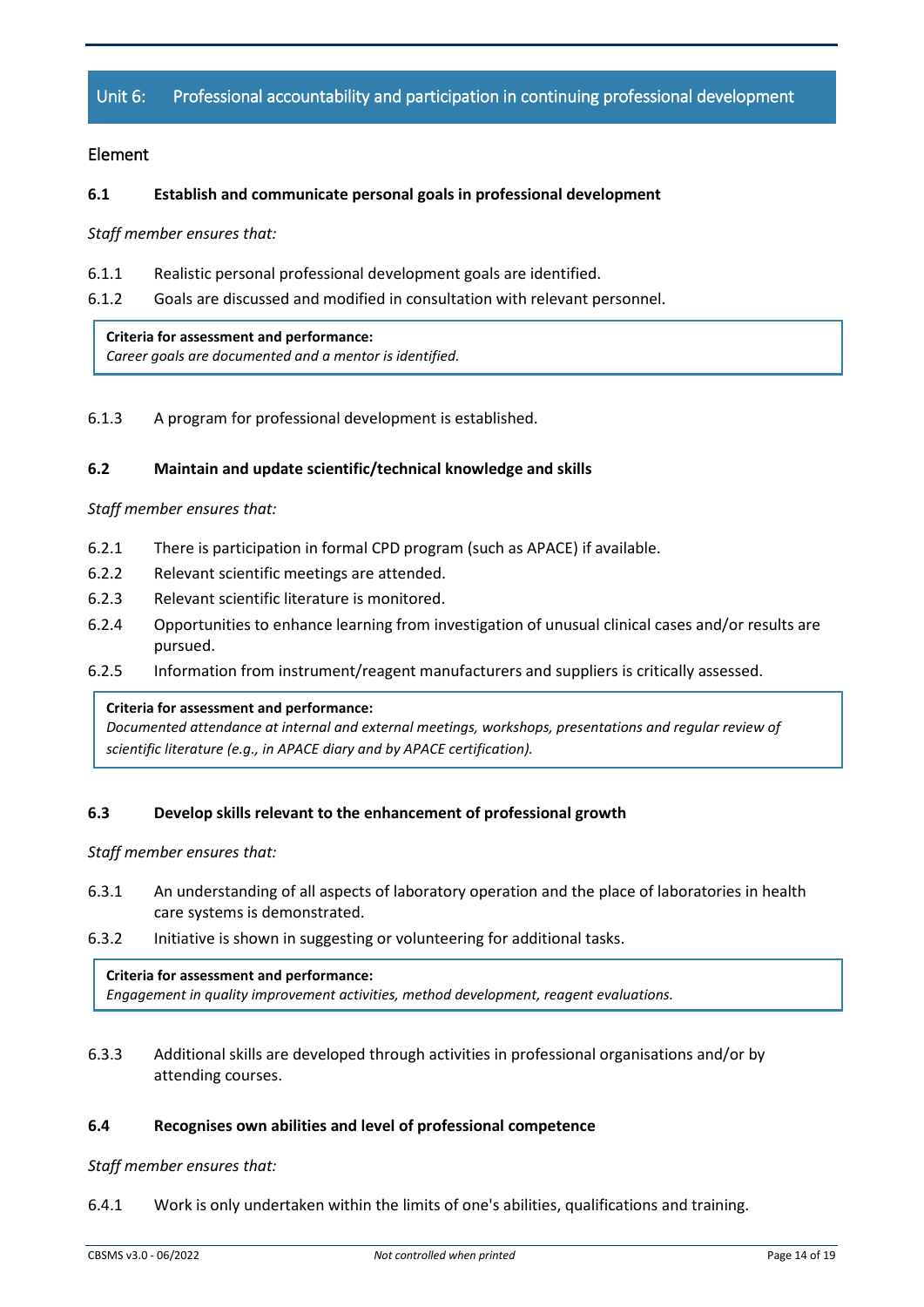- 6.4.2 Consultation with senior staff is undertaken when a situation requires expertise beyond one's own abilities and qualifications.
- 6.4.3 Appropriate advice and guidance is given to other staff, commensurate with experience.
- 6.4.4 An appropriate example is set for other staff in the workplace.

# **6.5 Complies with profession's code of ethics**

*Staff member ensures that:*

- 6.5.1 Decisions are made in a transparent, ethical, accountable and professional manner and conduct is demonstrated in a non-discriminatory manner.
- 6.5.2 Professional judgement, skill and care are exercised to optimal standard and in such a way as to bring credit to the profession.
- 6.5.3 Practices detrimental to patients and others are avoided.
- 6.5.4 Confidential information gained in a professional capacity is not disclosed to unauthorised persons.
- 6.5.5 Professional competence is maintained throughout career.
- 6.5.6 Appropriate safety regulations are always followed.
- 6.5.7 A responsible approach to the community and the environment with respect to the handling and disposal of hazardous materials is maintained.

#### **Criteria for assessment and performance:**

*Compliance with Equal Employment Opportunity policy, Anti-Discrimination policy, Anti-sexual harassment policy, Confidentiality agreement, Workplace Health and Safety documentation, ISO14000 or appropriate environmental policies, APACE or other appropriate certification of continuing professional development.*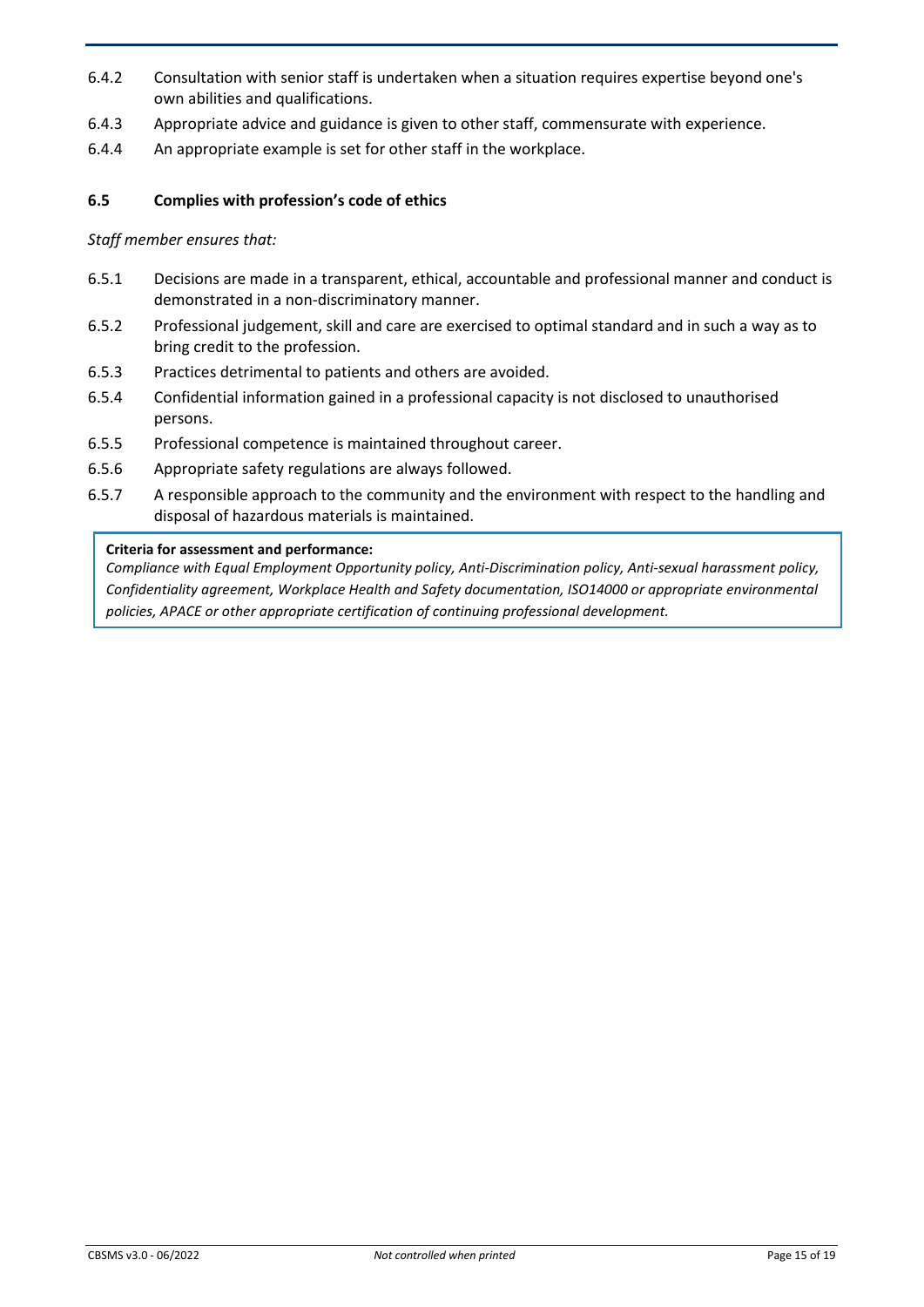# Unit 7: Responsibility for professional practice including test selection, development and use of laboratory investigations

# Element

# **7.1 Accepts responsibility for own actions/omissions**

*Staff member ensures that:*

- 7.1.1 Tasks are delegated to other medical scientists and technical staff commensurate with their abilities and scope of practice.
- 7.1.2 Tasks are checked to ensure they are completed.

# **7.2 Makes independent, professional judgements**

*Staff member ensures that:*

- 7.2.1 Problems are solved using sound judgement based upon knowledge and practical experience.
- 7.2.2 Implications associated with various outcomes of decision-making are recognised and understood.

#### **Criteria for assessment and performance:**

*Appreciation of the risk and possible repercussions, outcomes and consequences of decisions taken; senior staff undertake assessment of decision-making.*

# **7.3 Demonstrates knowledge of contemporary ethical issues impinging on Medical Science**

*Staff member ensures that:*

- 7.3.1 Data and events are critically analysed from an ethical perspective.
- 7.3.2 Rights of individuals/groups are recognised and protected.
- 7.3.3 Ethical problems and/or dilemmas in the workplace are identified and resolved appropriately or referred to a higher authority.
- 7.3.4 Unprofessional conduct is identified and dealt with or notified accordingly.
- 7.3.5 Serious misconduct is reported to appropriate authorities.

# **7.4 Knowledge of new tests and their potential in the laboratory**

*Staff member ensures that:*

- 7.4.1 Ongoing review of current literature for information on new or improved tests or procedures is performed.
- 7.4.2 Recommendations regarding suitability of test(s) as replacement is made based on review of methodology, literature and/or other laboratories' procedures.
- 7.4.3 New tests are developed and implemented into laboratory environment.

# **Criteria for assessment and performance:**

*May include correlation and validation of test method(s), establishment of reference intervals, instrument interfacing, test and result codes in laboratory information system, notification of appropriate staff and communication of new test requirements.*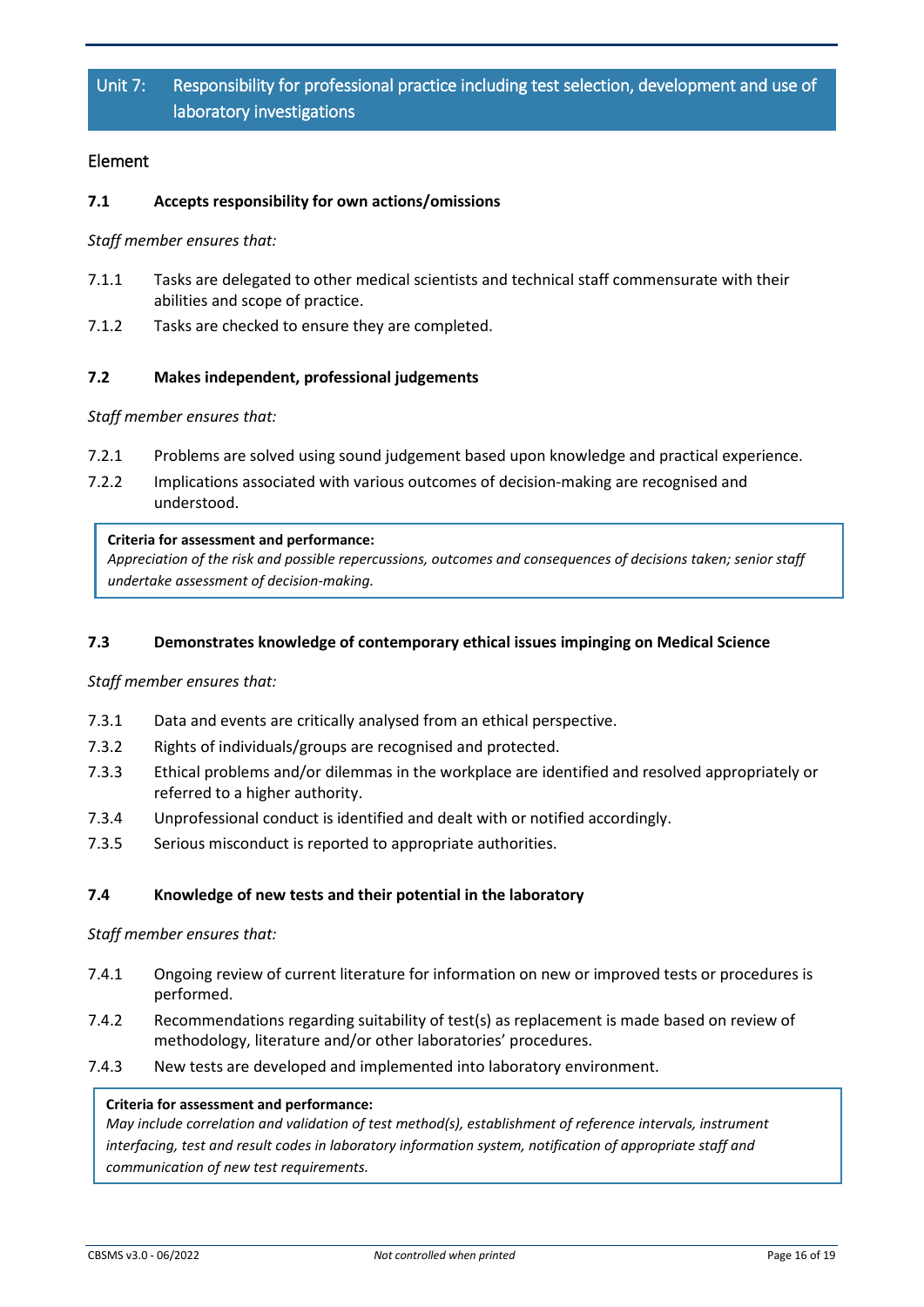# Unit 8: Liaison with health workers and others to continuously improve the service

# Element

## **8.1. Participate in quality improvement activities**

*Staff member ensures that:*

- 8.1.1 Interactions of pathology with other components of the health service are identified and developed.
- 8.1.2 Quality issues are documented and brought to the attention of senior staff.
- 8.1.3 Suggestions for the better performance of the laboratory are made and different options are evaluated.
- **8.2 Continually review laboratory processes and testing to streamline, minimise waste and increase efficiency**

#### *Staff member ensures that:*

- 8.2.1 Cost effective improvements to laboratory procedures or protocols are suggested.
- 8.2.2 Changes in response to technology improvements that improve processes, enhance outcomes, efficiencies and economies, minimise waste and are environmentally responsible are implemented.

#### **Criteria for assessment and performance:**

*Understanding performance improvement processes such as principles of lean engineering (e.g., Six Sigma).*

#### **8.3 Establish and maintain relationships with suppliers**

#### *Staff member ensures that:*

- 8.3.1 In-house and external suppliers of goods and services to the laboratory are identified and an up to date list of contacts of suppliers of goods and services is maintained.
- 8.3.2 Effective communication channels with suppliers are developed and maintained.
- 8.3.3 Confidential information is not disclosed to suppliers.
- 8.3.4 Critical aspects of supplier performance are agreed between the laboratory and the supplier and performance is reviewed in line with these.

#### **8.4 Establish and maintain relationships with service users**

- 8.4.1 Effective communication channels with service users are developed and maintained.
- 8.4.2 Confidentiality is maintained during service delivery.
- 8.4.3 Key performance indicators (identified by discussion with the users of the laboratory service) are agreed and monitored by the laboratory to ensure that the laboratory service meets the needs of its clients.
- 8.4.4 There is participation in relevant activities that foster a broad perspective on service delivery.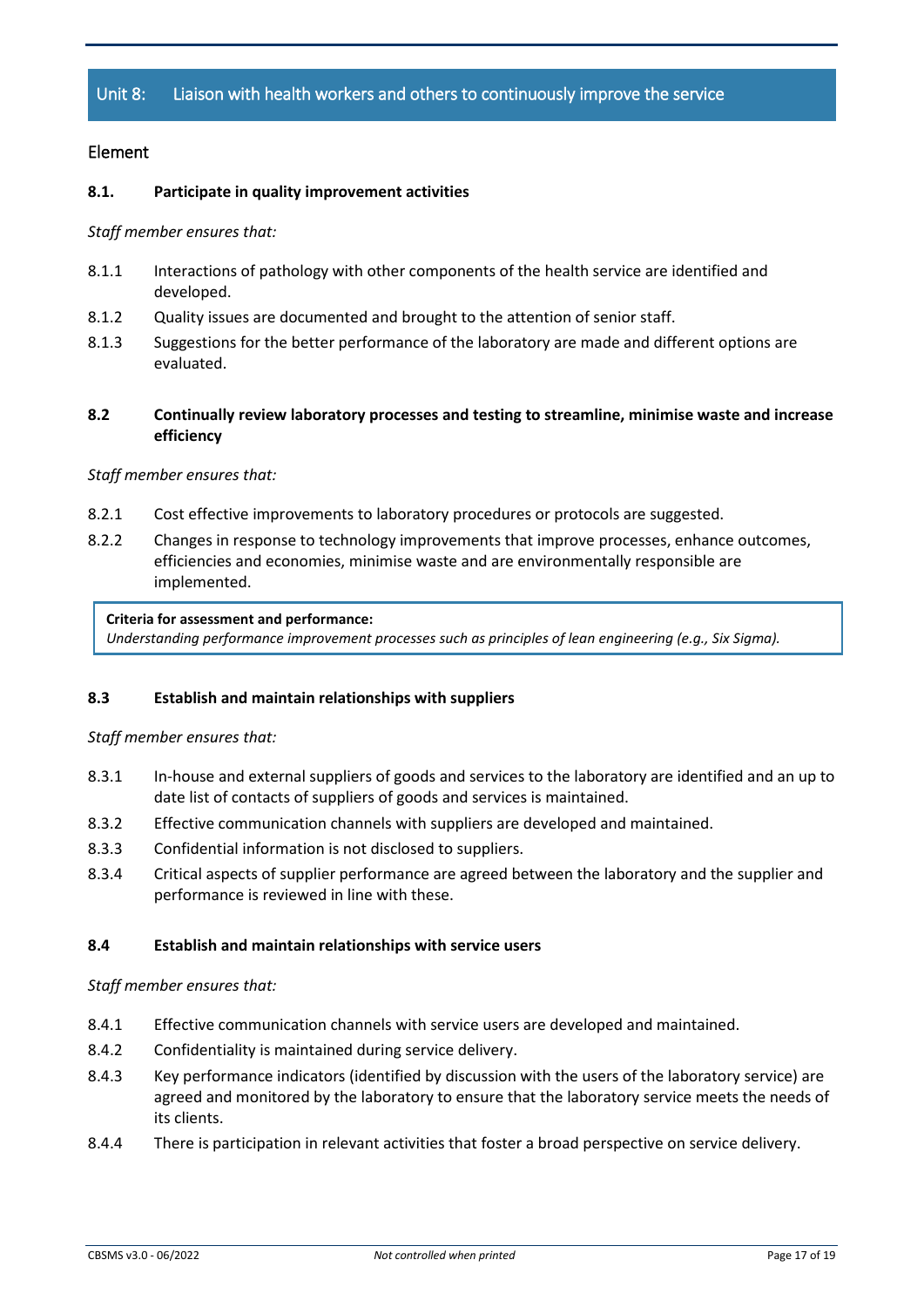# Unit 9: Participation in education and training of health workers and others

# Element

## **9.1 Research, prepare and deliver appropriate presentations**

*Staff member ensures that:*

9.1.1 Educational topics are researched, prepared and presented to health workers and others.

#### **9.2 Participate in interdepartmental and other meetings**

*Staff member ensures that:*

9.2.1 Regular participation in inter or intra departmental meetings and/or intra laboratory meetings is performed.

# **9.3 Where appropriate, provide instruction on collection, testing of specimens, interpretation and significance of results and service delivery**

#### *Staff member ensures that:*

- 9.3.1 Knowledge of pathology testing including collection, testing, result interpretation and clinical significance is demonstrated.
- 9.3.2 There is participation in relevant activities and education to foster a broad perspective on pathology.
- 9.3.3 Adequate and current information is available to staff for interpretation of test results and provision of advice.

# **9.4 Train personnel in the operation of instruments and equipment, the performance of methods and quality control procedures, patient confidentiality, and the observation of safety measures**

- 9.4.1 Training complies with the requirements of ISO15189 or equivalent standard.
- 9.4.2 Feedback systems are established to assess effectiveness of presentation/training.